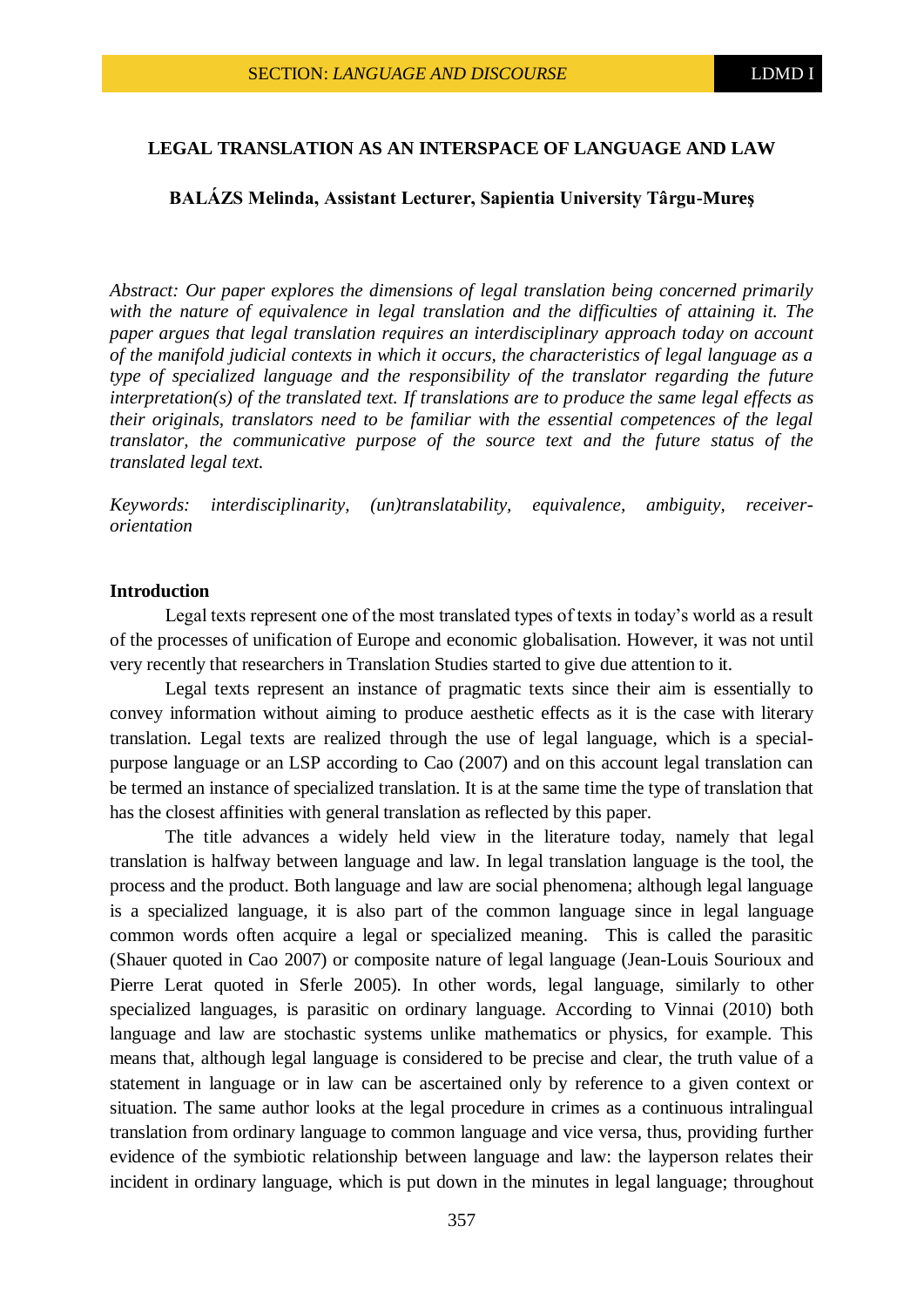the trial the story is treated in the same legal language whereas in the final stage of verdict delivery it is backtranslated into the layperson' language.

As a recognition of this symbiotic relationship, legal translation is nowadays treated as an interdisciplinary field both by the profession and by theorists. The disciplines that can provide help to legal translation are jurilinguistics, comparative law and translation studies. Jurilinguistics was initiated in the French-speaking world by Gérard Cornu, Jean-Claude Gémar and Louis Jolicoeur having as its object of study legal terminology and legal discourse. Comparative law studies the individual legal systems, therefore, it can be an indispensable tool for legal translation in its search for equivalents across legal systems. The importance of translation studies cannot be overlooked either since being a linguist or a lawyer does not suffice as neither can successfully substitute the routine and special competences of a translator.

### **The Nature of Equivalence in Legal Translation**

From the above considerations on the symbiosis between language and law it follows that the legal lexicon in any language contains culturally loaded words that reflect the history and traditions of that people (Gémar 2002). Since culturally marked texts present real translation difficulties for the translator and given that legal texts require equivalence on three levels – equivalence of meaning, effect and intent – this raises doubts about the translatability of legal texts and the degree and nature of equivalence in legal translation.

Gémar (2002) defines the legal text as 'un texte *normatif* disposant d'un *style* et d'un *vocabulaire* particuliers [emphasis in the original].' This means that legal texts have a normative-prescriptive nature being aimed at modifying the behaviour of the parties through the imposition of obligations, rights, permissions etc. This also means that they have a specific style which can be termed as formal, impersonal or even archaic at times. The third characteristic that marks them off from other specialized texts is, of course, vocabulary, which accounts for what Sferle (2005) calls the paradoxical nature of law: it is a social phenomenon but at the same time it is inaccessible to the average person. While it is expected that legal texts be precise and clear, they also need to correspond to the criterion of generality and necessary ambiguity or vagueness in order to fit possible future situations.

In the light of the above scholars unanimously agree that equivalence in legal translation is something 'aleatoric', a 'myth', a 'compromise' (Gémar 2002) or a futile search (Cao 2007). This implies that the kind of equivalence to be looked for in legal texts is necessarily a functional one. Functionalism presupposes that translators do not translate literally as this has already proved to be impossible on account of the incongruity of legal systems. From word meaning the emphasis is shifted to global meaning and this entails that the unit of translation is the text itself. Concepts are incongruous and unique to each legal system – a major obstacle to equivalence –, therefore, they need to be defined separately in a first phase of the translation process.

Fidelity is no more with the source text, though many lawyers still think even today that literal translation is the best approach. However, the urge for comprehensibility as well as the diversity of legal contexts and legal texts make it necessary for the translator to take into account the receiver, the purpose and the status of the target text. Monjean-Decaudin (2010) lists four possible contexts in which legal translation might occur: public international law, private international law, judicial context and scientific context.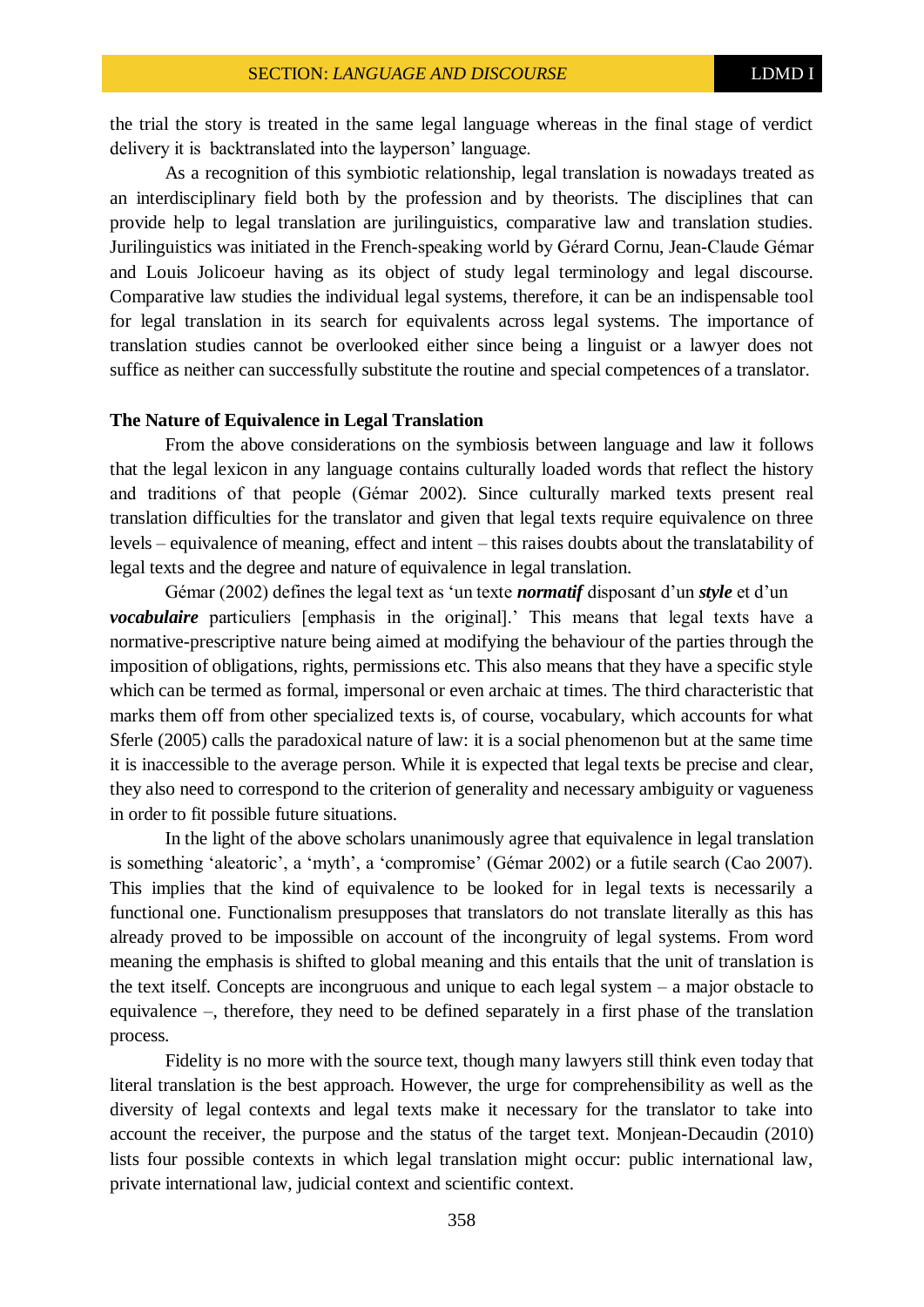In the case of the first category legal translation takes place in international institutions and organisations (EU, UN etc.) and it refers to the translation of international instruments like treaties, agreements, conventions etc. In this case simultaneous drafting also exists alongside translation, which is part and parcel of the legislative process. Simultaneous drafting also occurs in bilingual and multilingual countries like Canada and Switzerland, where all language versions have the status of originals. Private international law refers to transnational private relations and it involves the translation of commercial contracts and authentic legal documents like marriage certificates etc. Translation is needed because the parties speak different languages and in order to guarantee equal treatment. The third type of legal translation is carried out for courts and tribunals as part of the civil, criminal or administrative procedure. It is primordial for the translator to be aware of the stakes and legal effects of this type of translation. Finally, the scientific context refers to the translation of both doctrinal and normative texts (constitutions, laws, codes etc.). In this case translation serves the purpose of promoting knowledge.

A diversity of legal texts can be related to the above-mentioned legal settings each employing a distinctive terminology and phrasing. As to the purpose of the translation, this can be informative, normative or both. The translation of a monolingual country's legislation serves mere descriptive functions whereas in a bilingual country the translation has a prescriptive function and the citizen has to abide by it. However, this same authoritative text can serve informative purposes for citizens of a third country.

Translation difficulty is related to the affinity of the legal systems first of all and then to linguistic differences as well. Cao (2007: 30–31) describes four possible situations:

(1) when the two legal systems and the languages concerned are closely related, e.g. between Spain and France, or between Denmark and Norway, the task of translation is relatively easy; (2) when the legal systems are closely related, but the languages are not, this will not raise extreme difficulties, e.g. translating between Dutch laws in the Netherlands and French laws; (3) when the legal systems are different but the languages are related, the difficulty is still considerable, and the main difficulty lies in faux amis, e.g. translating German legal texts into Dutch, and vice versa; and (4) when the two legal systems and languages are unrelated, the difficulty increases considerably, e.g. translating the Common Law in English into Chinese.

Once the text is translated equivalence is established arbitrarily in legal translation by an external authority, which can be the judge, a notary, the law or a convention. In the case of international instruments the 1969 Vienna Convention grants equal authenticity to all versions of a treaty. Therefore, it seems that in the case of legal translation equivalence is ultimately artificial. Naturally, the real test of the translation will be its ultimate interpretation and application in practice (Šarčević 2000).

### **Characteristics of Legal Language**

Legal language is a hypernym or an umbrella term covering a more or less related set of legal discourses. It covers not only the language of law but all communications taking place in a legal setting (Cao 2007).

Damette (2010) conceives of legal discourse as legal acts realised through language,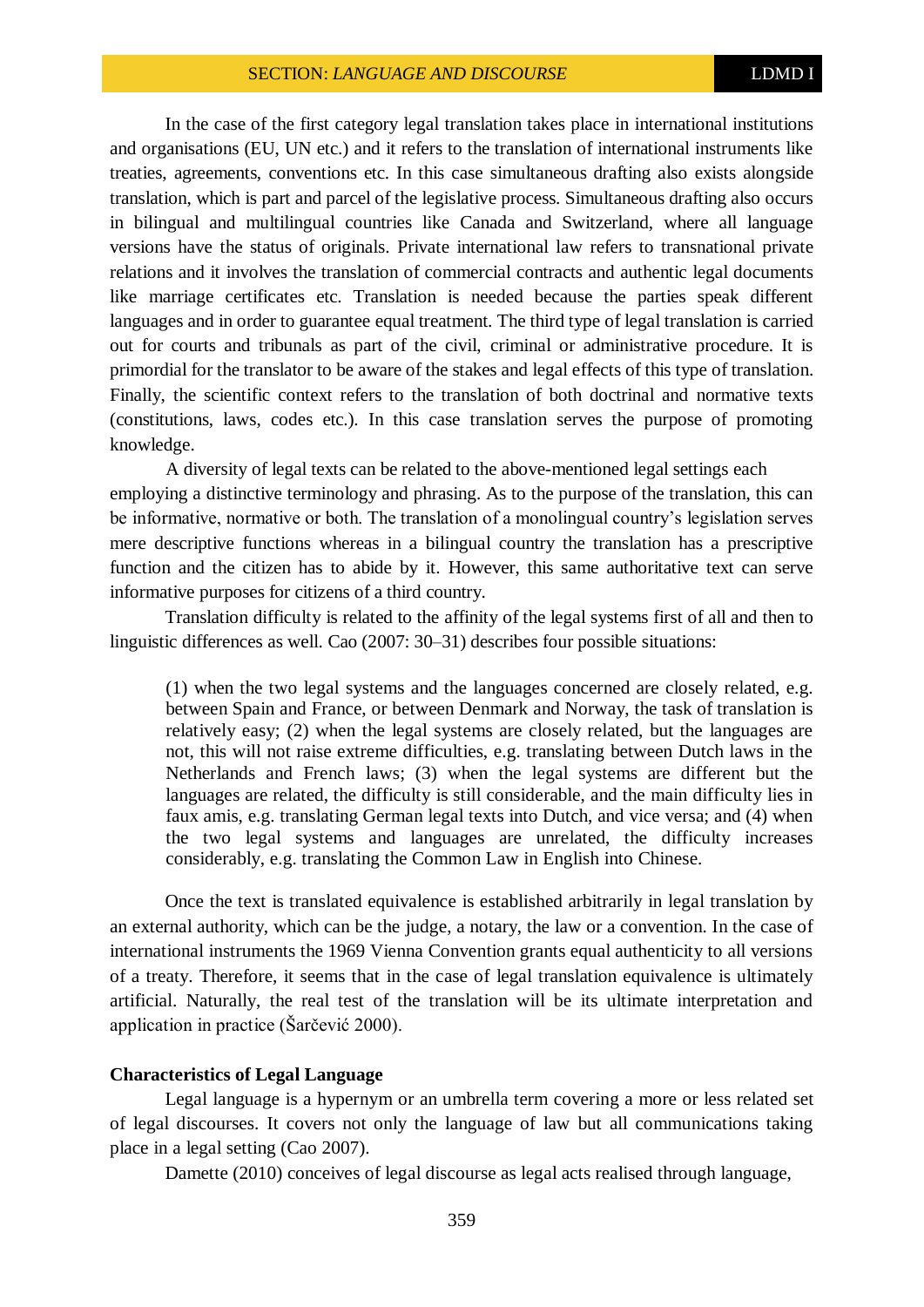therefore, legal acts are legal language acts. They put into action the legal languagesystem and expose a particular logic and way of reasoning that is typical to law and lawyers. Given also the essential function of legal discourse to regulate, prescribe and set out obligation, prohibition and permission we can conclude that legal language has a performative character. This is evident in the extensive use of declarative sentences, modal verbs ('shall', 'may', 'shall not', 'may not') and performative verbs (declare, undertake, grant etc.).

Ambiguity, vagueness and indeterminacy characterize all the three disciplines involved in legal translation: linguistics, translation theory and law. Languages internalize more than they convey outwardly, argues Steiner (1977), therefore, translation is only an approximate operation, desirable and possible but never perfect. Language indeterminacies lead to legal indeterminacies in cases where the referent is not clearly defined in the text or when several interpretations are possible due to an error in punctuation, for example, the incorrect use of articles in English etc. To avoid misinterpretations, contracts usually contain a separate section where the meaning of each term is defined as it is being used throughout the document. Since total reading in the sense in which Steiner (1977) used this phrase is impossible as languages are subject to mutation all the time and no two people ever interpret a text in the same way because of differences in world and textual experiences, legal contentions arise which the law, an indeterminate system itself, is called upon to solve.

However, ambiguity can be intentional also as in the case of international instruments like agreements, for example, and in such cases it reflects a partial consensus. Ambiguity in this case is the result of a compromise that was eventually achieved after a lengthy process of negotiation. Therefore, any attempt on the part of the translator to clarify such ambiguities can endanger or destroy the agreement. The ability to differentiate intentional ambiguity from unintentional obscurities in the text is a measure of the translator's professional competence.

Ambiguity is supported by polysemy in legal texts. Sferle (2005) distinguishes external polysemy from internal polysemy. The former refers to words of ordinary language that have acquired a legal meaning ('amprentă', 'incident', 'parchet', 'a achita', in Romanian, or 'offer', 'consideration', 'remedy', 'performance', in English) whereas the latter relates to legal terms that have acquired more than one meaning in law. A relevant example in English taken over from Cao (2007) would be 'equity', which in legal usage can stand for one of the two main bodies of law, namely Common Law and Equity, but it can also refer to 'justice applied in circumstances covered by law yet influenced by principles of ethics and fairness.' In Romanian the term 'obligatie' according to the Dictionary of Civil Law has the following meanings: 'civil judicial report', 'debt to be paid by the debtor', 'commercial paper' etc. (see Sferle 2005 for other examples). In the case of external polysemy priority should be given to the legal meaning whereas in the case of internal polysemy the context generally helps to establish the correct meaning.

It is probably clear by now that the translator should have some knowledge of the legal systems involved in the translation. Translation and negotiation phases being separate from each other, the text-producer cannot be consulted most of the time so it is the translator's task to deal with ambiguities in the most appropriate way. System-bound terms (Šarčević 1997) that legal language abounds in represent further arguments in favour of the necessity of acquiring this kind of knowledge. Telling examples are 'solicitor' and 'barrister' in Common Law, which have no equivalent in other languages.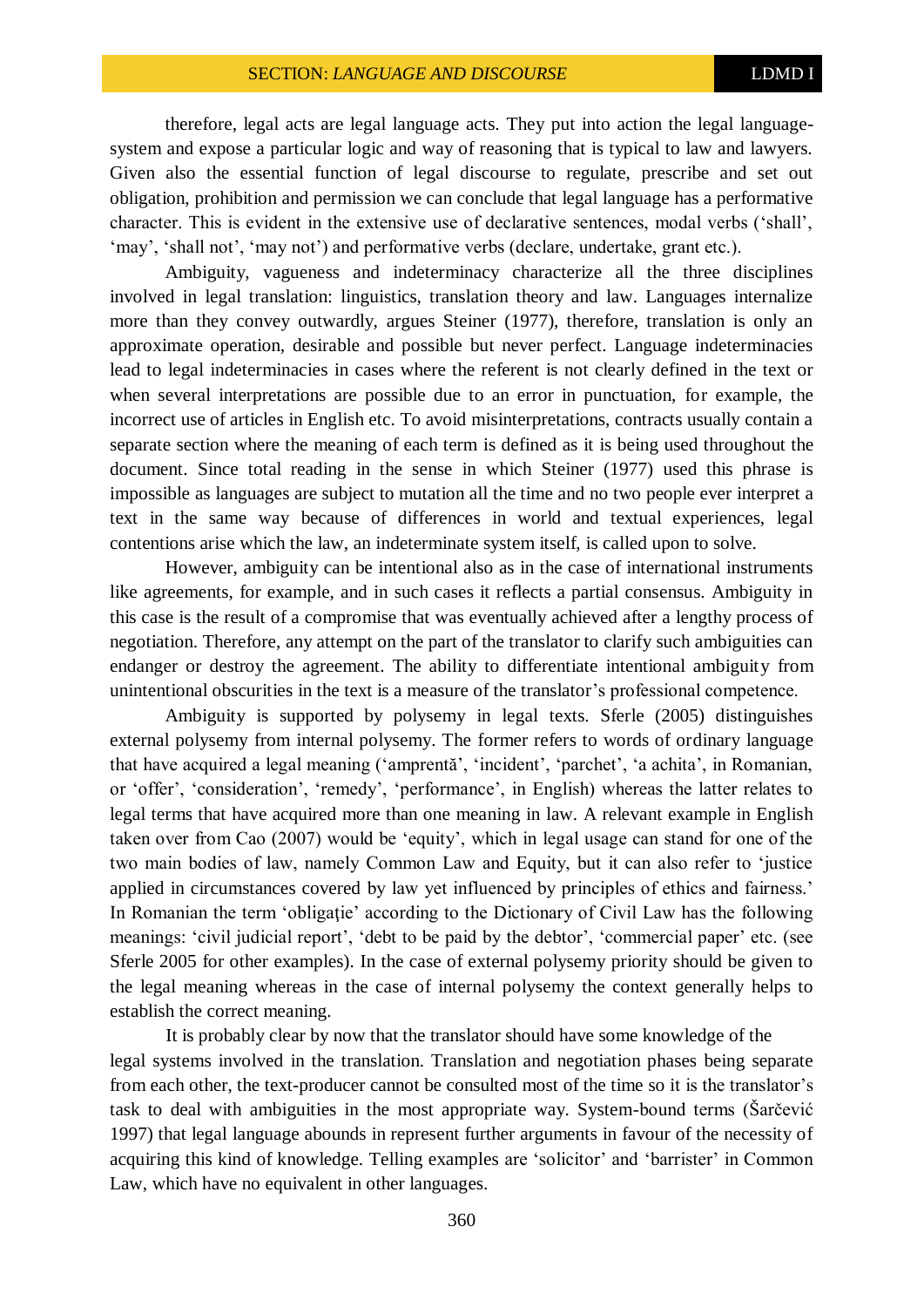The two major divisions in law are Common Law and Civil Law. Common Law has developed in Anglo-Saxon countries and is inseparable from English language. Civil Law has its roots in Roman law and cannot be associated with one particular language. Common Law builds on analyzing previous cases and decisions by judges, which set a precedent, thus leaving less room to judges for interpretations than Civil Law, which builds on interpreting abstract principles that address unforeseen future situations, and applying them to concrete situations. This preoccupation with leaving as little room for interpretations as possible as well as the need for contracts to cover every foreseeable situation, event or contingency explains the presence and obligatory use of archaic, alliterative and often redundant expressions in English contracts. Examples include: 'made and entered into', 'by and between', 'null and void', 'terms and conditions'. Such expressions are often translated with a single word because the literal translation could be misleading. An example given by Gémar (1988) is 'terms and conditions', which refers to the conditions of a contract. The literal translation into French would be 'termes et conditions', a mistranslation because 'termes' means 'words' in French and not 'conditions'. However, a loss of emphasis can be noticed in these renderings as compared to the original.

The all-encompassing and self-contained nature of legal texts explains also the tendency for complex and long sentences. Sentences often have the logical structure of an ifclause, as noted by Cao (2007), conditional expressions and exceptions being frequently employed: 'except', 'unless', 'in the event', 'in the case', 'if and so far as', 'if, but only if', 'provided that', 'subject to' and 'notwithstanding'. Formal tone is supported by the extensive use of passive voice. This construction has the added advantage of allowing lawyers to avoid directly referring to the doer of the action. Of course, it is not obligatory to retain this construction in the TL if the given language does not use passives with predilection.

English legal language is by far not homogeneous and this is the natural consequence of the fact that English is official and officious language at the same time in several organizations (EU, UN, NATO etc.). An interesting parallel to draw concerns Common Law English and EU jargon. Although there are 23 other official languages currently in the EU, English is by far the most widely used. The principle of multilingualism presupposes that all legislative and non-legislative texts be translated into all the official languages of the EU. All these versions have equal status. Consequently, translation equals law-making in the EU and it often takes the form of simultaneous drafting. As a result translation mistakes in this context can be regarded as drafting errors.

Translators in all translation departments of the EU work to the highest quality standards on account of the responsibility attached to these documents, some of them being binding and directly applicable in all Member States, but also in order to fulfill the explicitly stated goal of 'helping citizens to *understand* EU policies'<sup>1</sup>[italics added]. Binding documents are regulations, directives and decisions. Non-binding EU documents are recommendations and opinions. These two categories are known as secondary legislation being derived from treaties constituting primary legislation. The EU is a unique supranational body that needs its own unique tools that legitimate it and regulate its functioning. It is a federation of states each

 $\overline{a}$ 

<sup>1</sup> Directorate-General for Translation – European Union website, consulted at http://ec.europa.eu/dgs/translation/translating/index\_en.htm on 23 November, 2013.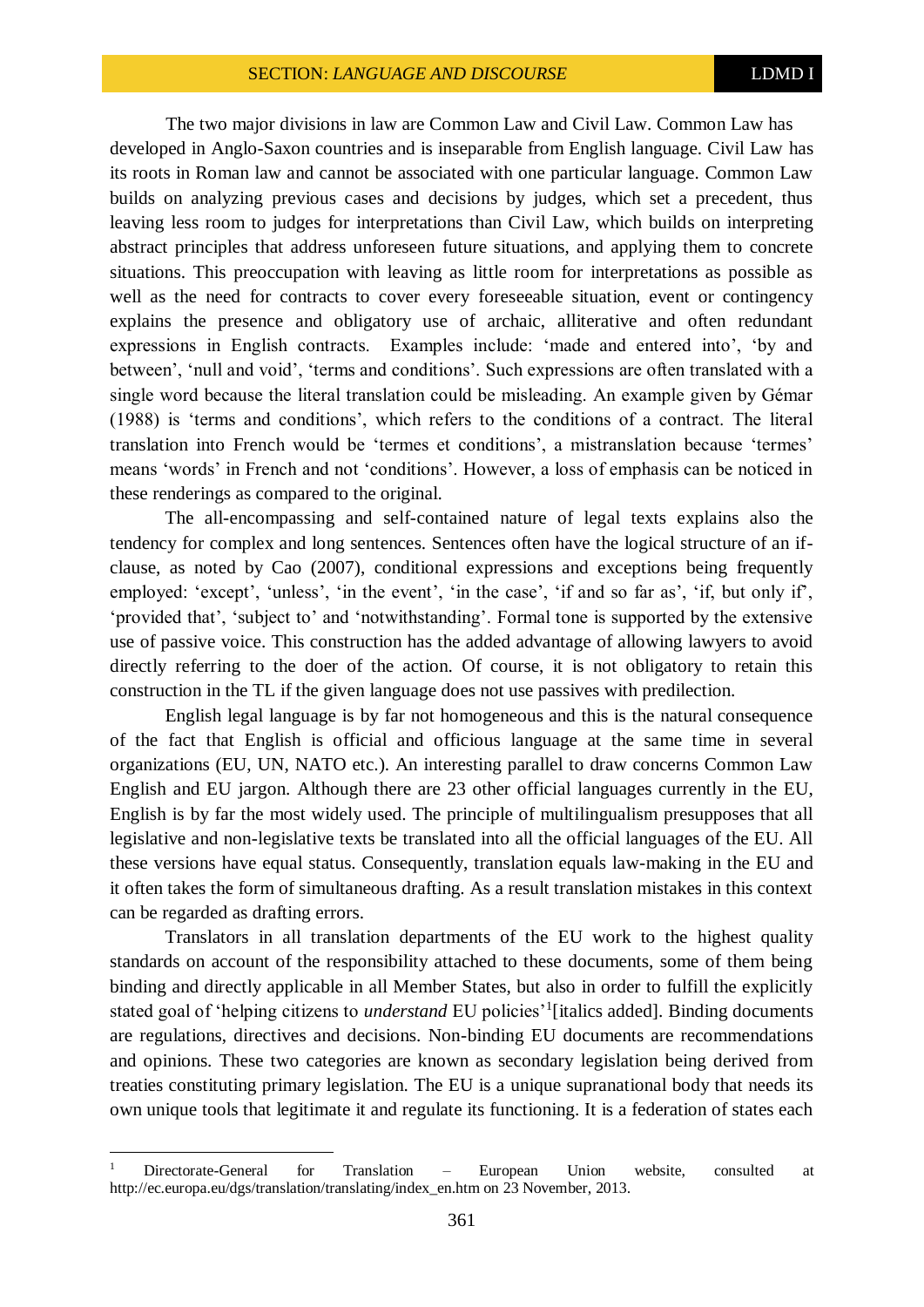having its own legal system. In order to make its discourse intelligible across its Member States the EU needed to create its own legal language through a process of generalization, simplification, standardization and necessary deculturalization that blurred the boundaries between national legislations. This attempt to harmonize legal systems to make the language of EU legislation easily understandable paradoxically risks to produce an opposite effect and to lead to ambiguity. Here again the incongruity of legal systems and the so-called systembound terms represent the major translation difficulties. The most frequently used methods to overcome this barrier are literal translation or formal equivalence (Nida and Taber 1982), functional equivalence, descriptive equivalence or paraphrase, borrowing and calque. Literal translation is to be used cautiously as it may lead to denaturalized equivalents or mistranslations, especially in the case of false friends. Borrowing is taking over one word without translation, therefore, the borrowed word is generally italicized. Although it seems to be the most practical method, it cannot be used without taking into consideration the context, the receiver who may not be familiar with the meaning of the foreign word, the target culture and its conventions etc.

Finally, consistency is the order of the day in legal translation and it is especially so in EU translation where it is at the same time a principal means of consolidating a language and a terminology that is still in the making as each new Member State means an added challenge to legal harmonization. Consistency here refers to terminology (translating a term with the same word throughout the document), register and layout.

### **The legal translator and their competence**

We have seen that behind each word there is the history and age-old (legal) customs of a people. Moreover, words in legal language represent acts that can lead to facts in real life. All this added to their social embeddedness and sanctification through use and custom explains why in our opinion any tendency to reform or, more precisely, to simplify legal language has limited chances of success. The binding nature of law implies that the legal translator has to weigh each and every word consciously and with responsibility. Receiver-orientation – the current tendency in present-day legal translation (Šarčević 2000) – means the translator must have linguistic creativity to avoid using ST-oriented methods in translation and to be able to achieve communicative equivalence in the TT. The requirement not to clarify intentional ambiguities in the ST entails that legal translators should have a solid textual competence, meaning familiarity with legal text-types including their terminology and format, the legislative process and last but not least the specific context in which it was produced. Irrespective of the genre of the legal text and the purpose of the translation we can claim that the translator should generally have a better understanding of legal texts than laypersons in order to be able to make other people understand as well. This double role of receiver and text producer obliges the translator to have some kind of background in law, more exactly to know the legal systems involved in the act of translation. However, as noted by Cao (2007), the translator does not need to be a specialist in law. On account of their responsibility for the later interpretation of the translated text, it is also important that translators dispose of legal reasoning competence. Apart from intense reading and practice in translation, this type of competence can be acquired through interaction with the judiciary (legislator, lawyer, scientist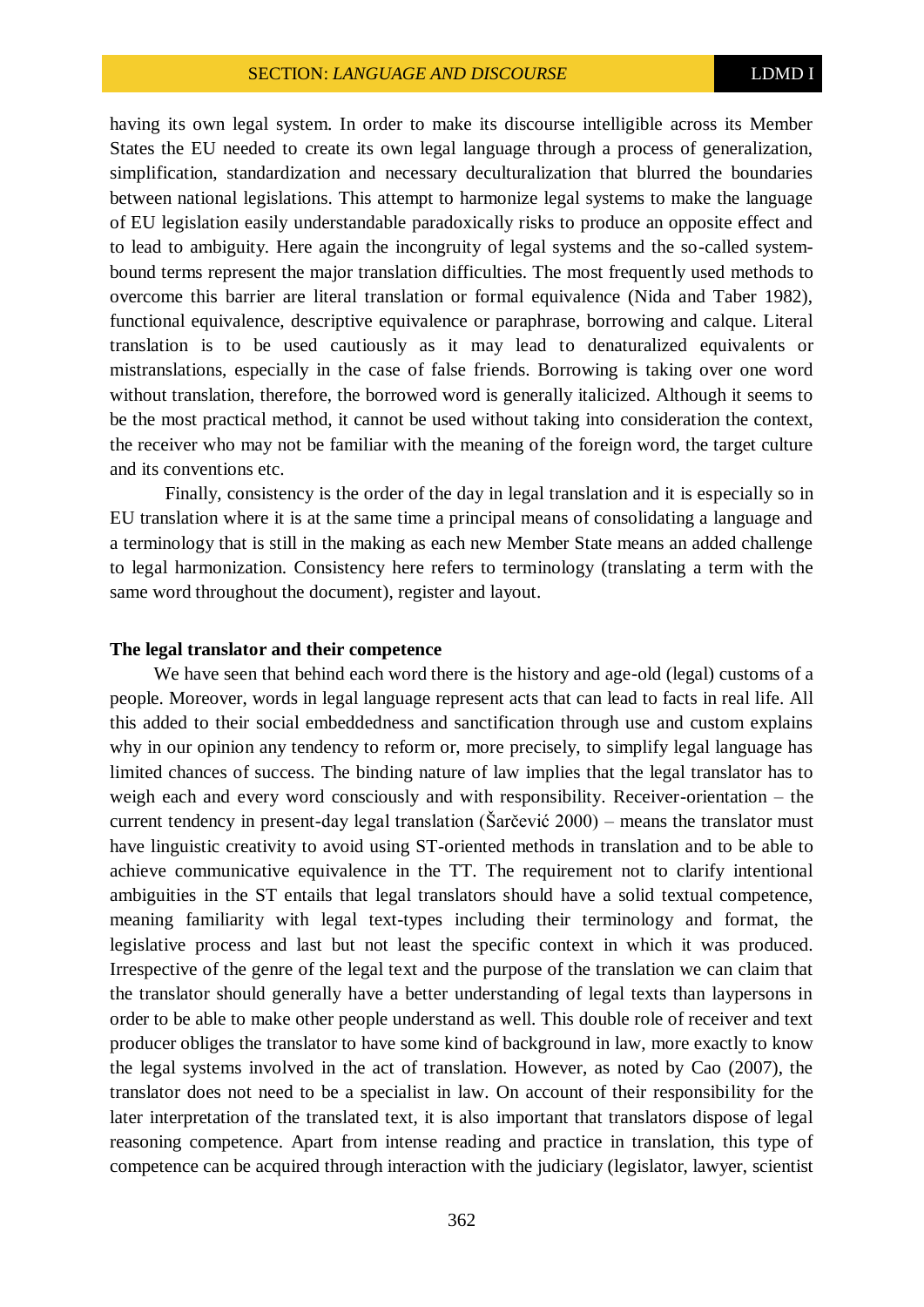etc.), an opening-up which, as a matter of fact, is highly encouraged and acclaimed by scholars like Cao (2007), Šarčević (1997) or Monjean-Decaudin (2010). Isolation is indeed detrimental for any discipline in the  $21<sup>st</sup>$  century. Interaction between translators and domain specialists is also motivated by the urge for accuracy, which is omnipresent in the field of specialized translation.

In sum, legal translation is a form of translation where routine, specialization and continuous training are not only welcome but highly recommended. This paper has sketched the major translation difficulties that have to do with the multiplicity of texts and contexts in legal translation as well as the characteristics of legal language. By exposing some of the major implications of translating legal texts it is our hope that we have managed to raise awareness of the most important pitfalls in this field.

# **Bibliography**

Cao, Deborah (2007). *Translating Law*. Clevedon/Buffalo/Toronto: Multilingual Matters Ltd. Damette, Eliane (2010). *Enseigner la traduction juridique: l'apport du français juridique, discipline passerelle entre le droit, la méthodologique du droit et la langue juridique.*  Retrieved from

http://www.initerm.net/public/langues%20de%20sp%C3%A9cialit%C3%A9/colloque/Eliane \_Damette.pdf on 12 October, 2013.

Gémar, Jean-Claude (2002). Traduire le texte pragmatique. Texte juridique, culture et traduction*,* in: *ILCEA*, no. 3, pp. 11–38. Retrieved from http://ilcea.revues.org/798 on 16 October, 2013.

Gémar, Jean-Claude (1998). *Les enjeux de la traduction juridique. Principes et nuances*. Retrieved from http://www.tradulex.com/Bern1998/Gemar.pdf on16 October, 2013.

Gémar, Jean-Claude (1988). La traduction juridique: art ou technique d'interprétation, in: *Meta : journal des traducteurs / Meta: Translators' Journal*, vol. 33, nr. 2, pp. 304–318.

Monjean-Decaudin, Sylvie (2010). *Approche juridique de la traduction du droit*. Retrieved from

http://www.cejec.eu/wp-content/uploads/2010/01/smonjeandecaudin070110.doc on 14 October, 2013.

Nida, Eugene and Charles Taber (1982). *The Theory and Practice of Translation.* Leiden: E.J. Brill.

Sferle, Adriana (2005). *Limbajul juridic şi limba comună.* Retrieved from http://www.litere.uvt.ro/vechi/documente\_pdf/aticole/uniterm/uniterm3\_2005/asferle.pdf on 10 November, 2013.

Steiner, George (1977). *After Babel. Aspects of Language and Translation.* New York/London: OUP.

Šarčević, Susan (2000). *Legal Translation and Translation Theory: a Receiver-oriented Approach*.

Retrieved from http://www.tradulex.com/Actes2000/sarcevic.pdf on 4 November, 2013.

Šarčević, Susan (1997*). New Approach to Legal Translation.* London: Kluver Law International.